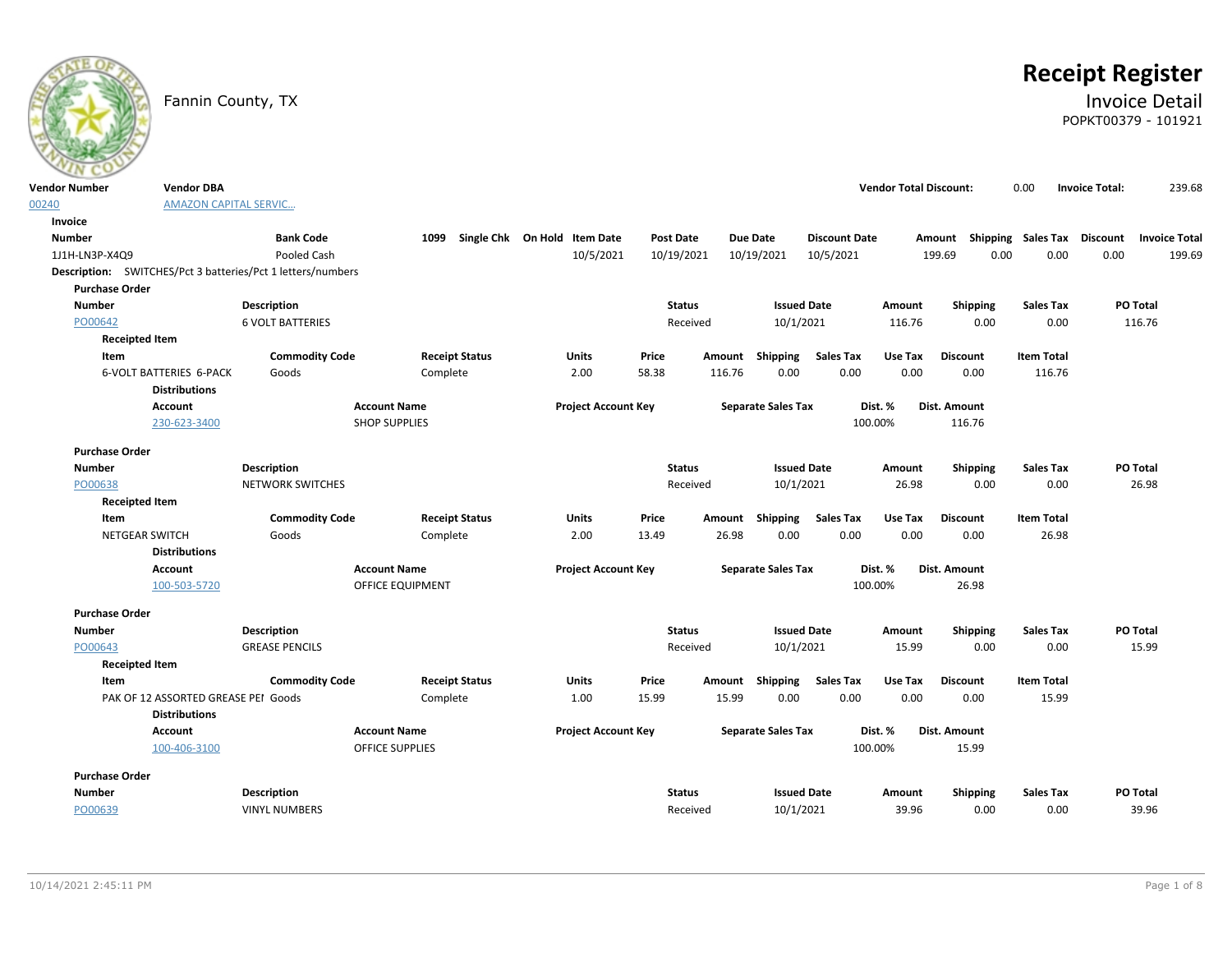| <b>Receipted Item</b>                                                     |                       |                       |                              |               |                           |                      |                               |                                    |                   |                       |                      |
|---------------------------------------------------------------------------|-----------------------|-----------------------|------------------------------|---------------|---------------------------|----------------------|-------------------------------|------------------------------------|-------------------|-----------------------|----------------------|
| Item                                                                      | <b>Commodity Code</b> | <b>Receipt Status</b> | Units                        | Price         | Amount Shipping           | <b>Sales Tax</b>     | Use Tax                       | <b>Discount</b>                    | <b>Item Total</b> |                       |                      |
| VINYL SETS OF LETTERS/NUMBER Goods<br><b>Distributions</b>                |                       | Complete              | 4.00                         | 9.99          | 39.96<br>0.00             | 0.00                 | 0.00                          | 0.00                               | 39.96             |                       |                      |
| Account                                                                   |                       | <b>Account Name</b>   | <b>Project Account Key</b>   |               | <b>Separate Sales Tax</b> |                      | Dist. %                       | <b>Dist. Amount</b>                |                   |                       |                      |
| 210-621-3400                                                              |                       | <b>SHOP SUPPLIES</b>  |                              |               |                           |                      | 100.00%                       | 39.96                              |                   |                       |                      |
| Invoice                                                                   |                       |                       |                              |               |                           |                      |                               |                                    |                   |                       |                      |
| <b>Number</b>                                                             | <b>Bank Code</b>      | 1099                  | Single Chk On Hold Item Date | Post Date     | <b>Due Date</b>           | <b>Discount Date</b> |                               | Amount Shipping Sales Tax Discount |                   |                       | <b>Invoice Total</b> |
| IKNN-99RC-3WPV                                                            | Pooled Cash           |                       | 10/5/2021                    | 10/19/2021    | 10/19/2021                | 10/5/2021            |                               | 39.99<br>0.00                      | 0.00              | 0.00                  | 39.99                |
| <b>Description:</b> Table                                                 |                       |                       |                              |               |                           |                      |                               |                                    |                   |                       |                      |
| <b>Purchase Order</b>                                                     |                       |                       |                              |               |                           |                      |                               |                                    |                   |                       |                      |
| <b>Number</b>                                                             | <b>Description</b>    |                       |                              | <b>Status</b> |                           | <b>Issued Date</b>   | Amount                        | <b>Shipping</b>                    | <b>Sales Tax</b>  | <b>PO Total</b>       |                      |
| PO00646                                                                   | Table                 |                       |                              | Received      |                           | 10/4/2021            | 39.99                         | 0.00                               | 0.00              | 39.99                 |                      |
| <b>Receipted Item</b>                                                     |                       |                       |                              |               |                           |                      |                               |                                    |                   |                       |                      |
| Item                                                                      | <b>Commodity Code</b> | <b>Receipt Status</b> | <b>Units</b>                 | Price         | Amount<br>Shipping        | <b>Sales Tax</b>     | Use Tax                       | <b>Discount</b>                    | <b>Item Total</b> |                       |                      |
| Small table for Security entrance Goods                                   |                       | Complete              | 1.00                         | 39.99         | 39.99<br>0.00             | 0.00                 | 0.00                          | 0.00                               | 39.99             |                       |                      |
| <b>Distributions</b>                                                      |                       |                       |                              |               |                           |                      |                               |                                    |                   |                       |                      |
| <b>Account</b>                                                            |                       | <b>Account Name</b>   | <b>Project Account Key</b>   |               | <b>Separate Sales Tax</b> |                      | Dist. %                       | Dist. Amount                       |                   |                       |                      |
| 100-435-5720                                                              |                       | OFFICE EQUIPMENT      |                              |               |                           |                      | 100.00%                       | 39.99                              |                   |                       |                      |
| <b>Vendor Number</b><br><b>Vendor DBA</b><br>00216<br><b>OFFICE DEPOT</b> |                       |                       |                              |               |                           |                      | <b>Vendor Total Discount:</b> |                                    | 0.00              | <b>Invoice Total:</b> | 711.07               |
| Invoice                                                                   |                       |                       |                              |               |                           |                      |                               |                                    |                   |                       |                      |
| <b>Number</b>                                                             | <b>Bank Code</b>      | 1099                  | Single Chk On Hold Item Date | Post Date     | <b>Due Date</b>           | <b>Discount Date</b> |                               | Amount Shipping Sales Tax Discount |                   |                       | <b>Invoice Total</b> |
| 200010394001                                                              | Pooled Cash           |                       | 10/1/2021                    | 10/19/2021    | 10/19/2021                | 10/1/2021            |                               | 38.42<br>0.00                      | 0.00              | 0.00                  | 38.42                |
| <b>Description:</b> folding tables                                        |                       |                       |                              |               |                           |                      |                               |                                    |                   |                       |                      |
| <b>Purchase Order</b>                                                     |                       |                       |                              |               |                           |                      |                               |                                    |                   |                       |                      |
| <b>Number</b>                                                             | <b>Description</b>    |                       |                              | <b>Status</b> |                           | <b>Issued Date</b>   | Amount                        | <b>Shipping</b>                    | <b>Sales Tax</b>  | <b>PO Total</b>       |                      |
| PO00631                                                                   | folding tables        |                       |                              | Received      |                           | 9/22/2021            | 38.42                         | 0.00                               | 0.00              | 38.42                 |                      |
| <b>Receipted Item</b>                                                     |                       |                       |                              |               |                           |                      |                               |                                    |                   |                       |                      |
| Item                                                                      | <b>Commodity Code</b> | <b>Receipt Status</b> | <b>Units</b>                 | Price         | Amount<br>Shipping        | <b>Sales Tax</b>     | Use Tax                       | <b>Discount</b>                    | <b>Item Total</b> |                       |                      |
| 121586 folding tables                                                     | Goods                 | Complete              | 1.00                         | 38.42         | 38.42<br>0.00             | 0.00                 | 0.00                          | 0.00                               | 38.42             |                       |                      |
| <b>Distributions</b>                                                      |                       |                       |                              |               |                           |                      |                               |                                    |                   |                       |                      |
| Account                                                                   |                       | <b>Account Name</b>   | <b>Project Account Key</b>   |               | <b>Separate Sales Tax</b> |                      | Dist. %                       | Dist. Amount                       |                   |                       |                      |
| 190-450-5720                                                              |                       | OFFICE EQUIPMENT      |                              |               |                           |                      | 100.00%                       | 38.42                              |                   |                       |                      |
| Invoice                                                                   |                       |                       |                              |               |                           |                      |                               |                                    |                   |                       |                      |
| <b>Number</b>                                                             | <b>Bank Code</b>      | 1099                  | Single Chk On Hold Item Date | Post Date     | <b>Due Date</b>           | <b>Discount Date</b> |                               | Amount Shipping Sales Tax Discount |                   |                       | <b>Invoice Total</b> |
| 200011634001                                                              | Pooled Cash           |                       | 10/1/2021                    | 10/19/2021    | 10/19/2021                | 10/1/2021            |                               | 64.99<br>0.00                      | 0.00              | 0.00                  | 64.99                |
| <b>Description:</b> folding tables                                        |                       |                       |                              |               |                           |                      |                               |                                    |                   |                       |                      |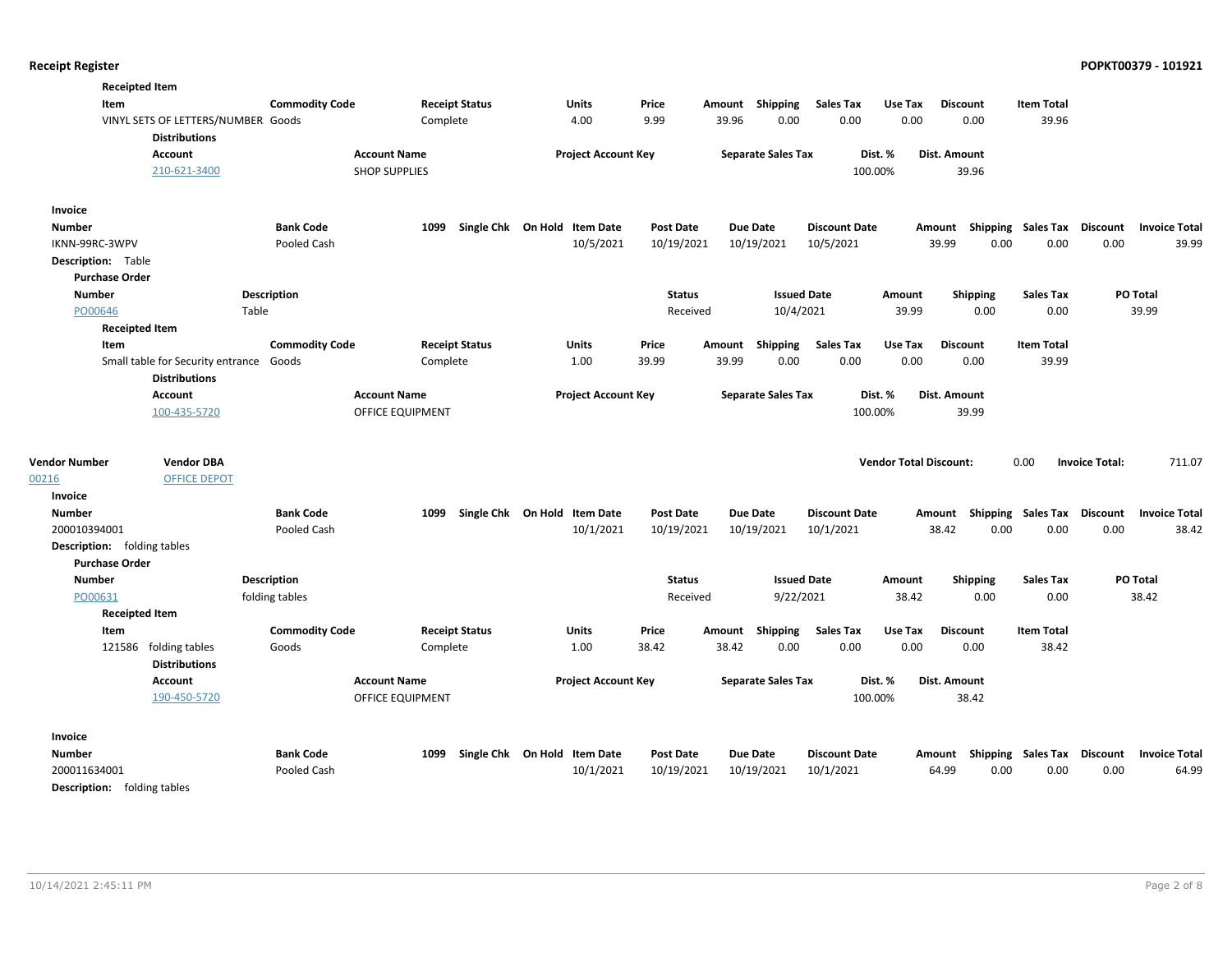| <b>Purchase Order</b>               |                                        |                        |                              |                  |        |                           |                      |         |                           |                   |                 |                      |
|-------------------------------------|----------------------------------------|------------------------|------------------------------|------------------|--------|---------------------------|----------------------|---------|---------------------------|-------------------|-----------------|----------------------|
| <b>Number</b>                       | <b>Description</b>                     |                        |                              | <b>Status</b>    |        | <b>Issued Date</b>        |                      | Amount  | <b>Shipping</b>           | <b>Sales Tax</b>  | PO Total        |                      |
| PO00631                             | folding tables                         |                        |                              | Received         |        | 9/22/2021                 |                      | 64.99   | 0.00                      | 0.00              |                 | 64.99                |
| <b>Receipted Item</b>               |                                        |                        |                              |                  |        |                           |                      |         |                           |                   |                 |                      |
| Item                                | <b>Commodity Code</b>                  | <b>Receipt Status</b>  | <b>Units</b>                 | Price            | Amount | Shipping                  | <b>Sales Tax</b>     | Use Tax | <b>Discount</b>           | <b>Item Total</b> |                 |                      |
| 7887976 folding table               | Goods                                  | Complete               | 1.00                         | 64.99            | 64.99  | 0.00                      | 0.00                 | 0.00    | 0.00                      | 64.99             |                 |                      |
|                                     | <b>Distributions</b>                   |                        |                              |                  |        |                           |                      |         |                           |                   |                 |                      |
| <b>Account</b>                      |                                        | <b>Account Name</b>    | <b>Project Account Key</b>   |                  |        | <b>Separate Sales Tax</b> |                      | Dist. % | Dist. Amount              |                   |                 |                      |
|                                     | 190-450-5720                           | OFFICE EQUIPMENT       |                              |                  |        |                           | 100.00%              |         | 64.99                     |                   |                 |                      |
| Invoice                             |                                        |                        |                              |                  |        |                           |                      |         |                           |                   |                 |                      |
| <b>Number</b>                       | <b>Bank Code</b>                       | 1099                   | Single Chk On Hold Item Date | <b>Post Date</b> |        | <b>Due Date</b>           | <b>Discount Date</b> |         | Shipping<br>Amount        | Sales Tax         | <b>Discount</b> | <b>Invoice Total</b> |
| 200034833001                        | Pooled Cash                            |                        | 10/1/2021                    | 10/19/2021       |        | 10/19/2021                | 10/1/2021            |         | 34.99<br>0.00             | 0.00              | 0.00            | 34.99                |
| <b>Description: OFFICE SUPPLIES</b> |                                        |                        |                              |                  |        |                           |                      |         |                           |                   |                 |                      |
| <b>Purchase Order</b>               |                                        |                        |                              |                  |        |                           |                      |         |                           |                   |                 |                      |
| Number                              | <b>Description</b>                     |                        |                              | <b>Status</b>    |        | <b>Issued Date</b>        |                      | Amount  | <b>Shipping</b>           | <b>Sales Tax</b>  | PO Total        |                      |
| PO00637                             | OFFICE SUPPLIES                        |                        |                              | Received         |        | 10/1/2021                 |                      | 34.99   | 0.00                      | 0.00              |                 | 34.99                |
| <b>Receipted Item</b>               |                                        |                        |                              |                  |        |                           |                      |         |                           |                   |                 |                      |
| Item                                | <b>Commodity Code</b>                  | <b>Receipt Status</b>  | Units                        | Price            | Amount | Shipping                  | <b>Sales Tax</b>     | Use Tax | <b>Discount</b>           | <b>Item Total</b> |                 |                      |
| Paper                               | Goods                                  | Complete               | 1.00                         | 34.99            | 34.99  | 0.00                      | 0.00                 | 0.00    | 0.00                      | 34.99             |                 |                      |
|                                     | <b>Distributions</b>                   |                        |                              |                  |        |                           |                      |         |                           |                   |                 |                      |
| <b>Account</b>                      |                                        | <b>Account Name</b>    | <b>Project Account Key</b>   |                  |        | <b>Separate Sales Tax</b> |                      | Dist. % | Dist. Amount              |                   |                 |                      |
|                                     | 100-645-3100                           | <b>OFFICE SUPPLIES</b> |                              |                  |        |                           | 100.00%              |         | 34.99                     |                   |                 |                      |
| Invoice                             |                                        |                        |                              |                  |        |                           |                      |         |                           |                   |                 |                      |
| <b>Number</b>                       | <b>Bank Code</b>                       | 1099                   | Single Chk On Hold Item Date | <b>Post Date</b> |        | <b>Due Date</b>           | <b>Discount Date</b> |         | Amount Shipping Sales Tax |                   | Discount        | <b>Invoice Total</b> |
| 200467682001                        | Pooled Cash                            |                        | 10/4/2021                    | 10/19/2021       |        | 10/19/2021                | 10/4/2021            |         | 53.72<br>0.00             | 0.00              | 0.00            | 53.72                |
| Description: Toner                  |                                        |                        |                              |                  |        |                           |                      |         |                           |                   |                 |                      |
| <b>Purchase Order</b>               |                                        |                        |                              |                  |        |                           |                      |         |                           |                   |                 |                      |
| Number                              | Description                            |                        |                              | <b>Status</b>    |        | <b>Issued Date</b>        |                      | Amount  | <b>Shipping</b>           | <b>Sales Tax</b>  | PO Total        |                      |
| PO00630                             | Toner                                  |                        |                              | Received         |        | 9/28/2021                 |                      | 53.72   | 0.00                      | 0.00              |                 | 53.72                |
| <b>Receipted Item</b>               |                                        |                        |                              |                  |        |                           |                      |         |                           |                   |                 |                      |
| Item                                | <b>Commodity Code</b>                  | <b>Receipt Status</b>  | Units                        | Price            | Amount | Shipping                  | <b>Sales Tax</b>     | Use Tax | <b>Discount</b>           | <b>Item Total</b> |                 |                      |
| #375667 Scissors                    | Goods                                  | Complete               | 1.00                         | 1.21             | 1.21   | 0.00                      | 0.00                 | 0.00    | 0.00                      | 1.21              |                 |                      |
|                                     | <b>Distributions</b>                   |                        |                              |                  |        |                           |                      |         |                           |                   |                 |                      |
| <b>Account</b>                      |                                        | <b>Account Name</b>    | <b>Project Account Key</b>   |                  |        | <b>Separate Sales Tax</b> |                      | Dist. % | Dist. Amount              |                   |                 |                      |
|                                     | 100-435-3100                           | <b>OFFICE SUPPLIES</b> |                              |                  |        |                           | 100.00%              |         | 1.21                      |                   |                 |                      |
| <b>Receipted Item</b>               |                                        |                        |                              |                  |        |                           |                      |         |                           |                   |                 |                      |
| Item                                | <b>Commodity Code</b>                  | <b>Receipt Status</b>  | <b>Units</b>                 | Price            |        | Amount Shipping           | <b>Sales Tax</b>     | Use Tax | <b>Discount</b>           | <b>Item Total</b> |                 |                      |
|                                     | #565832 HP Black Toner Cartridge Goods | Complete               | 1.00                         | 52.51            | 52.51  | 0.00                      | 0.00                 | 0.00    | 0.00                      | 52.51             |                 |                      |
|                                     | <b>Distributions</b>                   |                        |                              |                  |        |                           |                      |         |                           |                   |                 |                      |
| <b>Account</b>                      |                                        | <b>Account Name</b>    | <b>Project Account Key</b>   |                  |        | <b>Separate Sales Tax</b> |                      | Dist. % | <b>Dist. Amount</b>       |                   |                 |                      |
|                                     | 100-435-3100                           | <b>OFFICE SUPPLIES</b> |                              |                  |        |                           | 100.00%              |         | 52.51                     |                   |                 |                      |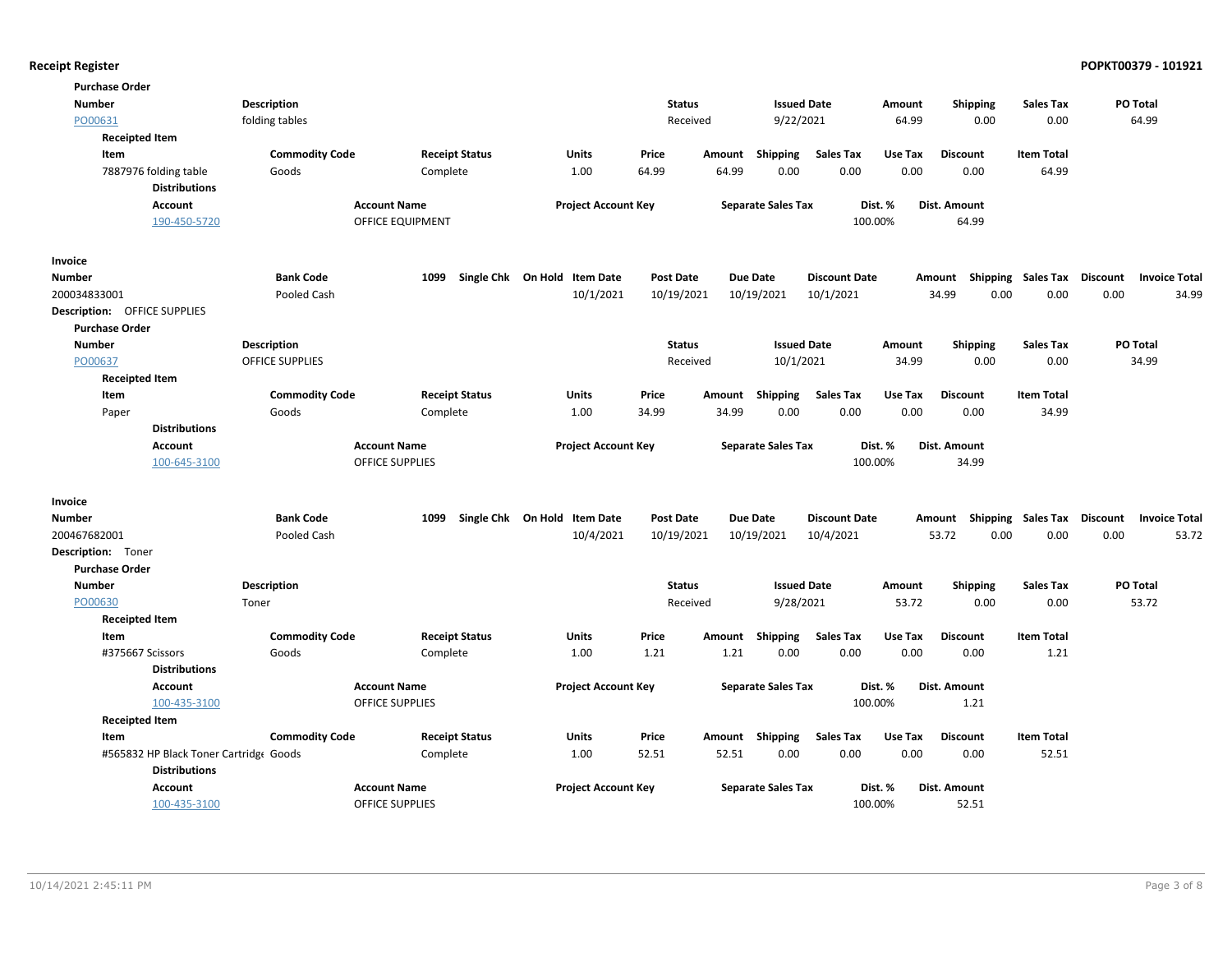| Invoice                            |                       |                        |                              |                            |                  |                    |                           |                      |         |                 |                   |                 |                      |
|------------------------------------|-----------------------|------------------------|------------------------------|----------------------------|------------------|--------------------|---------------------------|----------------------|---------|-----------------|-------------------|-----------------|----------------------|
| Number                             | <b>Bank Code</b>      | 1099                   | Single Chk On Hold Item Date |                            | <b>Post Date</b> | Due Date           |                           | <b>Discount Date</b> | Amount  | Shipping        | Sales Tax         | <b>Discount</b> | <b>Invoice Total</b> |
| 200526865001                       | Pooled Cash           |                        |                              | 10/4/2021                  | 10/19/2021       |                    | 10/19/2021                | 10/4/2021            | 139.96  | 0.00            | 0.00              | 0.00            | 139.96               |
| Description: COPIER PAPER          |                       |                        |                              |                            |                  |                    |                           |                      |         |                 |                   |                 |                      |
| <b>Purchase Order</b>              |                       |                        |                              |                            |                  |                    |                           |                      |         |                 |                   |                 |                      |
| <b>Number</b>                      | <b>Description</b>    |                        |                              |                            | <b>Status</b>    |                    | <b>Issued Date</b>        |                      | Amount  | Shipping        | <b>Sales Tax</b>  |                 | PO Total             |
| PO00645                            | <b>COPIER PAPER</b>   |                        |                              |                            | Received         |                    | 10/1/2021                 |                      | 139.96  | 0.00            | 0.00              |                 | 139.96               |
| <b>Receipted Item</b>              |                       |                        |                              |                            |                  |                    |                           |                      |         |                 |                   |                 |                      |
| Item                               | <b>Commodity Code</b> |                        | <b>Receipt Status</b>        | Units                      | Price            | Amount             | Shipping                  | Sales Tax            | Use Tax | <b>Discount</b> | <b>Item Total</b> |                 |                      |
| <b>COPIER PAPER</b>                | Goods                 |                        | Complete                     | 4.00                       | 34.99            | 139.96             | 0.00                      | 0.00                 | 0.00    | 0.00            | 139.96            |                 |                      |
| <b>Distributions</b>               |                       |                        |                              |                            |                  |                    |                           |                      |         |                 |                   |                 |                      |
| Account                            |                       | <b>Account Name</b>    |                              | <b>Project Account Key</b> |                  |                    | <b>Separate Sales Tax</b> | Dist. %              |         | Dist. Amount    |                   |                 |                      |
| 100-510-3100                       |                       | <b>OFFICE SUPPLIES</b> |                              |                            |                  |                    |                           | 100.00%              |         | 139.96          |                   |                 |                      |
| Invoice                            |                       |                        |                              |                            |                  |                    |                           |                      |         |                 |                   |                 |                      |
| Number                             | <b>Bank Code</b>      | 1099                   | Single Chk On Hold Item Date |                            | <b>Post Date</b> | <b>Due Date</b>    |                           | <b>Discount Date</b> | Amount  | Shipping        | Sales Tax         | Discount        | <b>Invoice Total</b> |
| 202535579001                       | Pooled Cash           |                        |                              | 10/1/2021                  | 10/19/2021       |                    | 10/19/2021                | 10/1/2021            | 166.93  | 0.00            | 0.00              | 0.00            | 166.93               |
| Description: toner/boxes           |                       |                        |                              |                            |                  |                    |                           |                      |         |                 |                   |                 |                      |
| <b>Purchase Order</b>              |                       |                        |                              |                            |                  |                    |                           |                      |         |                 |                   |                 |                      |
| <b>Number</b>                      | Description           |                        |                              |                            | <b>Status</b>    |                    | <b>Issued Date</b>        |                      | Amount  | <b>Shipping</b> | <b>Sales Tax</b>  |                 | PO Total             |
| PO00640                            | toner, award holders  |                        |                              |                            |                  | Partially Received | 10/1/2021                 |                      | 133.09  | 0.00            | 0.00              |                 | 133.09               |
| <b>Receipted Item</b>              |                       |                        |                              |                            |                  |                    |                           |                      |         |                 |                   |                 |                      |
| Item                               | <b>Commodity Code</b> |                        | <b>Receipt Status</b>        | Units                      | Price            | Amount             | Shipping                  | <b>Sales Tax</b>     | Use Tax | <b>Discount</b> | <b>Item Total</b> |                 |                      |
| #183992 Dell S2815dn HY Toner      | Goods                 |                        | Complete                     | 1.00                       | 133.09           | 133.09             | 0.00                      | 0.00                 | 0.00    | 0.00            | 133.09            |                 |                      |
| <b>Distributions</b>               |                       |                        |                              |                            |                  |                    |                           |                      |         |                 |                   |                 |                      |
| Account                            |                       | <b>Account Name</b>    |                              | <b>Project Account Key</b> |                  |                    | <b>Separate Sales Tax</b> | Dist. %              |         | Dist. Amount    |                   |                 |                      |
| 100-400-3100                       |                       | <b>OFFICE SUPPLIES</b> |                              |                            |                  |                    |                           | 100.00%              |         | 133.09          |                   |                 |                      |
| <b>Purchase Order</b>              |                       |                        |                              |                            |                  |                    |                           |                      |         |                 |                   |                 |                      |
| <b>Number</b>                      | Description           |                        |                              |                            | <b>Status</b>    |                    | <b>Issued Date</b>        |                      | Amount  | <b>Shipping</b> | <b>Sales Tax</b>  |                 | <b>PO Total</b>      |
| PO00644                            | <b>MOVING BOXES</b>   |                        |                              |                            | Received         |                    | 10/1/2021                 |                      | 33.84   | 0.00            | 0.00              |                 | 33.84                |
| <b>Receipted Item</b>              |                       |                        |                              |                            |                  |                    |                           |                      |         |                 |                   |                 |                      |
| Item                               | <b>Commodity Code</b> |                        | <b>Receipt Status</b>        | Units                      | Price            | Amount             | Shipping                  | <b>Sales Tax</b>     | Use Tax | <b>Discount</b> | <b>Item Total</b> |                 |                      |
| 2 CASES BOXES                      | Goods                 |                        | Complete                     | 2.00                       | 16.92            | 33.84              | 0.00                      | 0.00                 | 0.00    | 0.00            | 33.84             |                 |                      |
| <b>Distributions</b>               |                       |                        |                              |                            |                  |                    |                           |                      |         |                 |                   |                 |                      |
| Account                            |                       | <b>Account Name</b>    |                              | <b>Project Account Key</b> |                  |                    | <b>Separate Sales Tax</b> | Dist. %              |         | Dist. Amount    |                   |                 |                      |
| 100-518-4600                       |                       | <b>MOVING EXPENSES</b> |                              |                            |                  |                    |                           | 100.00%              |         | 33.84           |                   |                 |                      |
| Invoice                            |                       |                        |                              |                            |                  |                    |                           |                      |         |                 |                   |                 |                      |
| Number                             | <b>Bank Code</b>      | 1099                   | Single Chk On Hold Item Date |                            | <b>Post Date</b> | <b>Due Date</b>    |                           | <b>Discount Date</b> |         | Amount Shipping | Sales Tax         | <b>Discount</b> | <b>Invoice Total</b> |
| 203434615001                       | Pooled Cash           |                        |                              | 10/6/2021                  | 10/19/2021       |                    | 10/19/2021                | 10/6/2021            | 203.48  | 0.00            | 0.00              | 0.00            | 203.48               |
| <b>Description:</b> PCT 4 Supplies |                       |                        |                              |                            |                  |                    |                           |                      |         |                 |                   |                 |                      |
| <b>Purchase Order</b>              |                       |                        |                              |                            |                  |                    |                           |                      |         |                 |                   |                 |                      |
| <b>Number</b>                      | Description           |                        |                              |                            | <b>Status</b>    |                    | <b>Issued Date</b>        |                      | Amount  | <b>Shipping</b> | <b>Sales Tax</b>  |                 | <b>PO Total</b>      |
| PO00652                            | PCT 4 Supplies        |                        |                              |                            | Received         |                    | 10/6/2021                 |                      | 203.48  | 0.00            | 0.00              |                 | 203.48               |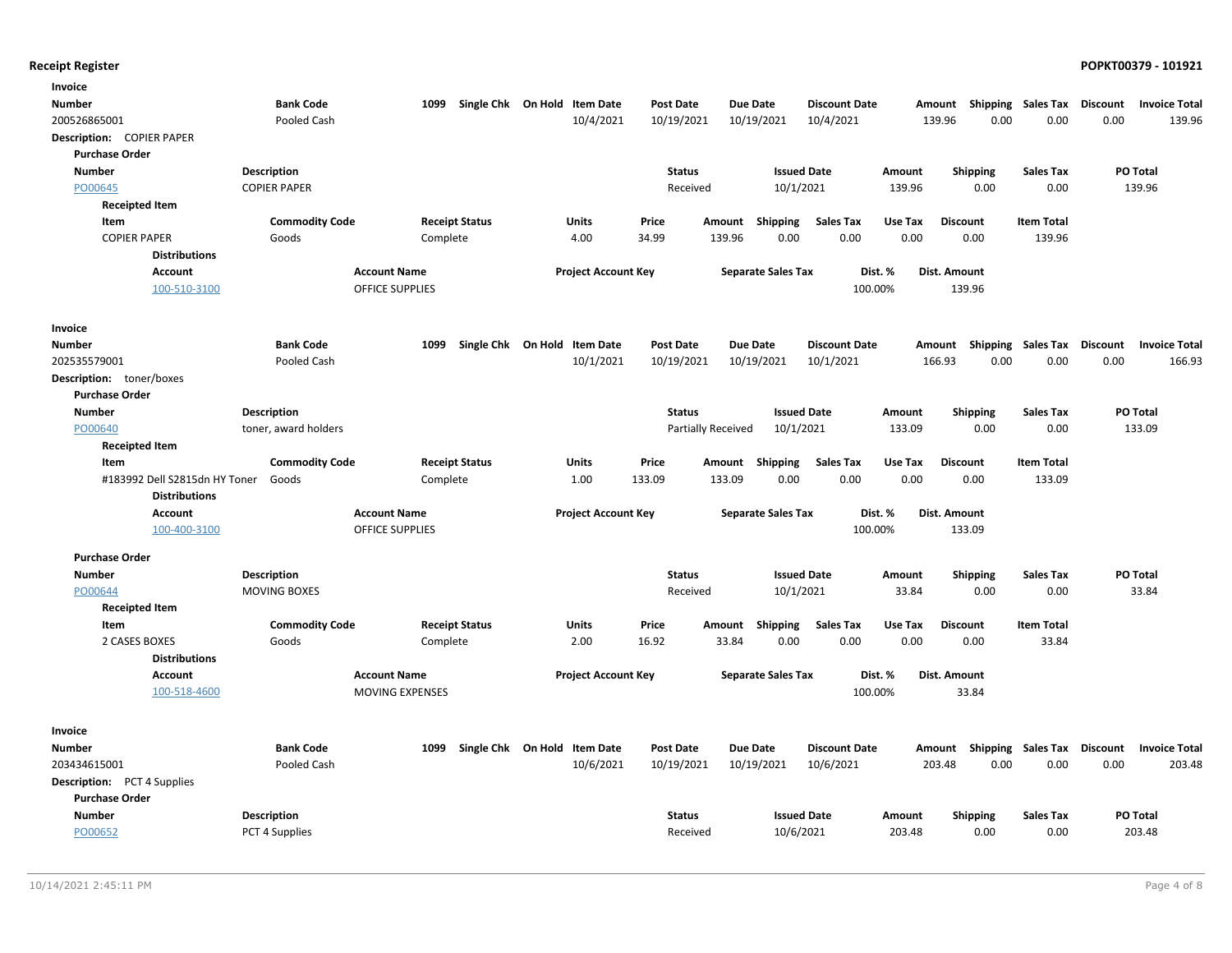| <b>Receipted Item</b>              |                      |                       |                        |                              |                  |        |                           |                      |         |                 |                                    |      |                      |
|------------------------------------|----------------------|-----------------------|------------------------|------------------------------|------------------|--------|---------------------------|----------------------|---------|-----------------|------------------------------------|------|----------------------|
| Item                               |                      | <b>Commodity Code</b> | <b>Receipt Status</b>  | Units                        | Price            | Amount | <b>Shipping</b>           | <b>Sales Tax</b>     | Use Tax | <b>Discount</b> | <b>Item Total</b>                  |      |                      |
| Paper                              |                      | Goods                 | Complete               | 1.00                         | 34.99            | 34.99  | 0.00                      | 0.00                 | 0.00    | 0.00            | 34.99                              |      |                      |
|                                    | <b>Distributions</b> |                       |                        |                              |                  |        |                           |                      |         |                 |                                    |      |                      |
|                                    | <b>Account</b>       |                       | <b>Account Name</b>    | <b>Project Account Key</b>   |                  |        | <b>Separate Sales Tax</b> |                      | Dist. % | Dist. Amount    |                                    |      |                      |
|                                    | 240-624-3100         |                       | <b>OFFICE SUPPLIES</b> |                              |                  |        |                           |                      | 100.00% | 34.99           |                                    |      |                      |
| <b>Receipted Item</b>              |                      |                       |                        |                              |                  |        |                           |                      |         |                 |                                    |      |                      |
| Item                               |                      | <b>Commodity Code</b> | <b>Receipt Status</b>  | <b>Units</b>                 | Price            | Amount | Shipping                  | <b>Sales Tax</b>     | Use Tax | <b>Discount</b> | <b>Item Total</b>                  |      |                      |
| Paper Clips                        |                      | Goods                 | Complete               | 1.00                         | 3.29             | 3.29   | 0.00                      | 0.00                 | 0.00    | 0.00            | 3.29                               |      |                      |
|                                    | <b>Distributions</b> |                       |                        |                              |                  |        |                           |                      |         |                 |                                    |      |                      |
|                                    | Account              |                       | <b>Account Name</b>    | <b>Project Account Key</b>   |                  |        | <b>Separate Sales Tax</b> |                      | Dist. % | Dist. Amount    |                                    |      |                      |
|                                    | 240-624-3100         |                       | <b>OFFICE SUPPLIES</b> |                              |                  |        |                           |                      | 100.00% | 3.29            |                                    |      |                      |
| <b>Receipted Item</b>              |                      |                       |                        |                              |                  |        |                           |                      |         |                 |                                    |      |                      |
| Item                               |                      | <b>Commodity Code</b> | <b>Receipt Status</b>  | Units                        | Price            |        | Amount Shipping           | <b>Sales Tax</b>     | Use Tax | <b>Discount</b> | <b>Item Total</b>                  |      |                      |
| Paper Towels                       |                      | Goods                 | Complete               | 2.00                         | 21.41            | 42.82  | 0.00                      | 0.00                 | 0.00    | 0.00            | 42.82                              |      |                      |
|                                    | <b>Distributions</b> |                       |                        |                              |                  |        |                           |                      |         |                 |                                    |      |                      |
|                                    | <b>Account</b>       |                       | <b>Account Name</b>    | <b>Project Account Key</b>   |                  |        | <b>Separate Sales Tax</b> |                      | Dist. % | Dist. Amount    |                                    |      |                      |
|                                    | 240-624-3400         |                       | <b>SHOP SUPPLIES</b>   |                              |                  |        |                           |                      | 100.00% | 42.82           |                                    |      |                      |
| <b>Receipted Item</b>              |                      |                       |                        |                              |                  |        |                           |                      |         |                 |                                    |      |                      |
| Item                               |                      | <b>Commodity Code</b> | <b>Receipt Status</b>  | Units                        | Price            |        | Amount Shipping           | <b>Sales Tax</b>     | Use Tax | <b>Discount</b> | <b>Item Total</b>                  |      |                      |
| Toner                              |                      | Goods                 | Complete               | 2.00                         | 61.19            | 122.38 | 0.00                      | 0.00                 | 0.00    | 0.00            | 122.38                             |      |                      |
|                                    | <b>Distributions</b> |                       |                        |                              |                  |        |                           |                      |         |                 |                                    |      |                      |
|                                    | <b>Account</b>       |                       | <b>Account Name</b>    | <b>Project Account Key</b>   |                  |        | <b>Separate Sales Tax</b> |                      | Dist. % | Dist. Amount    |                                    |      |                      |
|                                    | 240-624-3100         |                       | <b>OFFICE SUPPLIES</b> |                              |                  |        |                           |                      | 100.00% | 122.38          |                                    |      |                      |
|                                    |                      |                       |                        |                              |                  |        |                           |                      |         |                 |                                    |      |                      |
| Invoice                            |                      |                       |                        |                              |                  |        |                           |                      |         |                 |                                    |      |                      |
| <b>Number</b>                      |                      | <b>Bank Code</b>      | 1099                   | Single Chk On Hold Item Date | <b>Post Date</b> |        | <b>Due Date</b>           | <b>Discount Date</b> |         |                 | Amount Shipping Sales Tax Discount |      | <b>Invoice Total</b> |
| 203434615002                       |                      | Pooled Cash           |                        | 10/6/2021                    | 10/19/2021       |        | 10/19/2021                | 10/6/2021            |         | 3.99            | 0.00<br>0.00                       | 0.00 | 3.99                 |
| <b>Description:</b> PCT 4 Supplies |                      |                       |                        |                              |                  |        |                           |                      |         |                 |                                    |      |                      |
| <b>Purchase Order</b>              |                      |                       |                        |                              |                  |        |                           |                      |         |                 |                                    |      |                      |
| Number                             |                      | <b>Description</b>    |                        |                              | <b>Status</b>    |        | <b>Issued Date</b>        |                      | Amount  | <b>Shipping</b> | <b>Sales Tax</b>                   |      | PO Total             |
| PO00652                            |                      | PCT 4 Supplies        |                        |                              | Received         |        | 10/6/2021                 |                      | 3.99    | 0.00            | 0.00                               |      | 3.99                 |
| <b>Receipted Item</b>              |                      |                       |                        |                              |                  |        |                           |                      |         |                 |                                    |      |                      |
| Item                               |                      | <b>Commodity Code</b> | <b>Receipt Status</b>  | Units                        | Price            | Amount | Shipping                  | <b>Sales Tax</b>     | Use Tax | <b>Discount</b> | <b>Item Total</b>                  |      |                      |
| Binder Clips (small)               |                      | Goods                 | Complete               | 1.00                         | 3.99             | 3.99   | 0.00                      | 0.00                 | 0.00    | 0.00            | 3.99                               |      |                      |
|                                    | <b>Distributions</b> |                       |                        |                              |                  |        |                           |                      |         |                 |                                    |      |                      |
|                                    | Account              |                       | <b>Account Name</b>    | <b>Project Account Key</b>   |                  |        | <b>Separate Sales Tax</b> |                      | Dist. % | Dist. Amount    |                                    |      |                      |
|                                    | 240-624-3100         |                       | <b>OFFICE SUPPLIES</b> |                              |                  |        |                           |                      | 100.00% | 3.99            |                                    |      |                      |
|                                    |                      |                       |                        |                              |                  |        |                           |                      |         |                 |                                    |      |                      |
| Invoice                            |                      |                       |                        |                              |                  |        |                           |                      |         |                 |                                    |      |                      |
| <b>Number</b>                      |                      | <b>Bank Code</b>      | 1099                   | Single Chk On Hold Item Date | <b>Post Date</b> |        | <b>Due Date</b>           | <b>Discount Date</b> |         |                 | Amount Shipping Sales Tax Discount |      | <b>Invoice Total</b> |
| 203438203001                       |                      | Pooled Cash           |                        | 10/6/2021                    | 10/19/2021       |        | 10/19/2021                | 10/6/2021            |         | 4.59            | 0.00<br>0.00                       | 0.00 | 4.59                 |
| -- - -                             | $\ddotsc$            |                       |                        |                              |                  |        |                           |                      |         |                 |                                    |      |                      |

Description: PCT 4 Supplies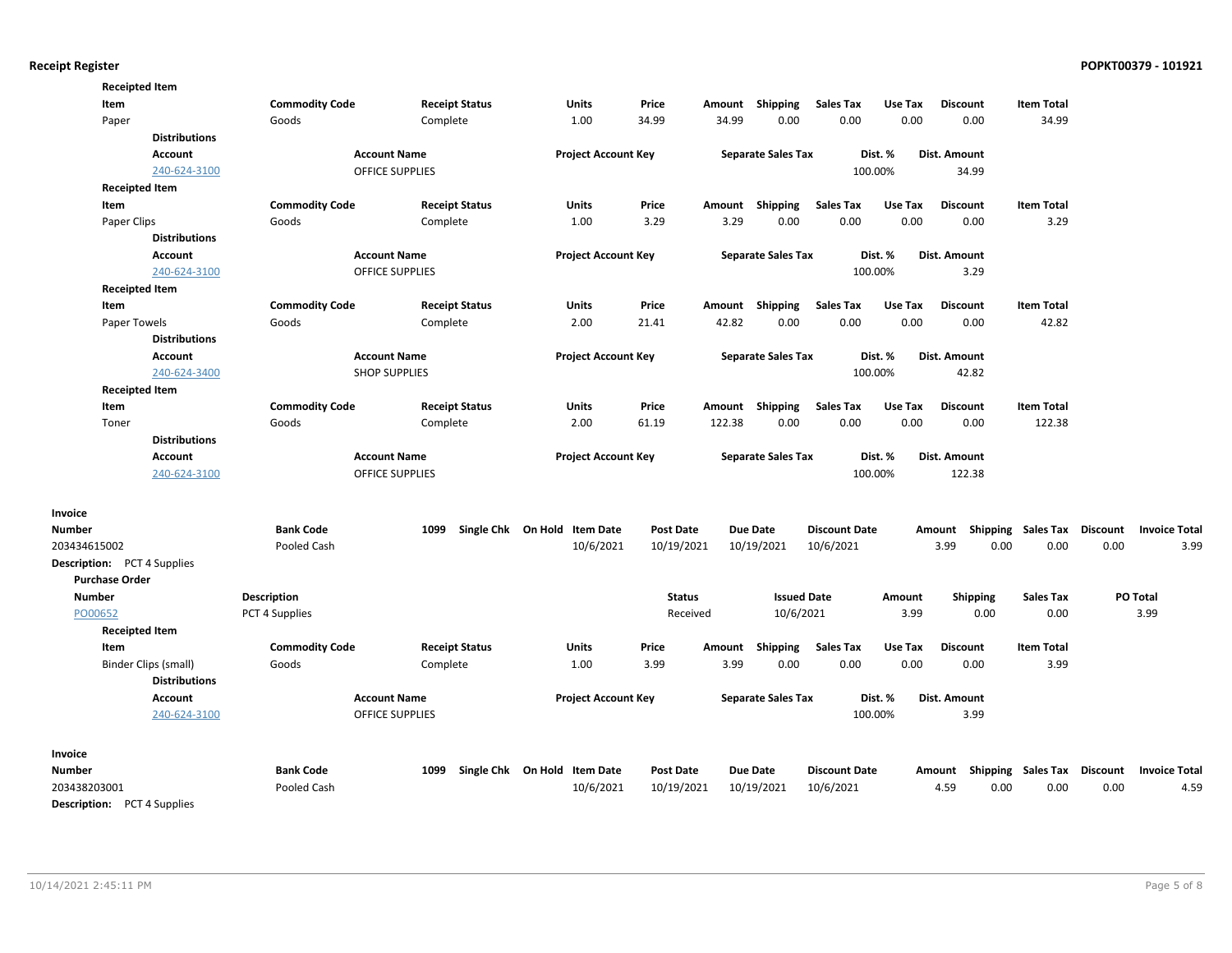| <b>Purchase Order</b>              |                                        |                       |                                 |                              |                  |        |                           |                      |                               |                                    |                             |                       |                      |
|------------------------------------|----------------------------------------|-----------------------|---------------------------------|------------------------------|------------------|--------|---------------------------|----------------------|-------------------------------|------------------------------------|-----------------------------|-----------------------|----------------------|
| <b>Number</b>                      |                                        | <b>Description</b>    |                                 |                              | <b>Status</b>    |        | <b>Issued Date</b>        |                      | Amount                        | <b>Shipping</b>                    | <b>Sales Tax</b>            |                       | PO Total             |
| PO00652                            |                                        | PCT 4 Supplies        |                                 |                              | Received         |        | 10/6/2021                 |                      | 4.59                          | 0.00                               | 0.00                        |                       | 4.59                 |
| <b>Receipted Item</b>              |                                        |                       |                                 |                              |                  |        |                           |                      |                               |                                    |                             |                       |                      |
| Item                               |                                        | <b>Commodity Code</b> | <b>Receipt Status</b>           | Units                        | Price            |        | Amount Shipping           | <b>Sales Tax</b>     | Use Tax                       | <b>Discount</b>                    | <b>Item Total</b>           |                       |                      |
| binder clips                       |                                        | Goods                 | Complete                        | 1.00                         | 4.59             | 4.59   | 0.00                      | 0.00                 | 0.00                          | 0.00                               | 4.59                        |                       |                      |
|                                    | <b>Distributions</b>                   |                       |                                 |                              |                  |        |                           |                      |                               |                                    |                             |                       |                      |
|                                    | <b>Account</b>                         |                       | <b>Account Name</b>             | <b>Project Account Key</b>   |                  |        | <b>Separate Sales Tax</b> |                      | Dist. %                       | Dist. Amount                       |                             |                       |                      |
|                                    | 240-624-3100                           |                       | <b>OFFICE SUPPLIES</b>          |                              |                  |        |                           |                      | 100.00%                       | 4.59                               |                             |                       |                      |
| <b>Vendor Number</b>               | <b>Vendor DBA</b>                      |                       |                                 |                              |                  |        |                           |                      | <b>Vendor Total Discount:</b> |                                    | 0.00                        | <b>Invoice Total:</b> | 372.40               |
| 00826                              | PERSONALIZED PRINTING                  |                       |                                 |                              |                  |        |                           |                      |                               |                                    |                             |                       |                      |
| Invoice                            |                                        |                       |                                 |                              |                  |        |                           |                      |                               |                                    |                             |                       |                      |
| <b>Number</b>                      |                                        | <b>Bank Code</b>      | 1099                            | Single Chk On Hold Item Date | <b>Post Date</b> |        | <b>Due Date</b>           | <b>Discount Date</b> |                               | Amount                             | Shipping Sales Tax Discount |                       | <b>Invoice Total</b> |
| 108560                             |                                        | Pooled Cash           |                                 | 10/6/2021                    | 10/19/2021       |        | 10/19/2021                | 10/6/2021            |                               | 0.00<br>30.00                      | 0.00                        | 0.00                  | 30.00                |
| <b>Description:</b> Business Cards |                                        |                       |                                 |                              |                  |        |                           |                      |                               |                                    |                             |                       |                      |
| <b>Purchase Order</b>              |                                        |                       |                                 |                              |                  |        |                           |                      |                               |                                    |                             |                       |                      |
| <b>Number</b>                      |                                        | <b>Description</b>    |                                 |                              | <b>Status</b>    |        | <b>Issued Date</b>        |                      | Amount                        | Shipping                           | <b>Sales Tax</b>            |                       | PO Total             |
| PO00647                            |                                        | <b>Business Cards</b> |                                 |                              | Received         |        | 10/4/2021                 |                      | 30.00                         | 0.00                               | 0.00                        |                       | 30.00                |
| <b>Receipted Item</b>              |                                        |                       |                                 |                              |                  |        |                           |                      |                               |                                    |                             |                       |                      |
| Item                               |                                        | <b>Commodity Code</b> | <b>Receipt Status</b>           | <b>Units</b>                 | Price            |        | Amount Shipping           | <b>Sales Tax</b>     | Use Tax                       | <b>Discount</b>                    | <b>Item Total</b>           |                       |                      |
|                                    | <b>Business Cards - Diane</b>          | Goods                 | Complete                        | 1.00                         | 30.00            | 30.00  | 0.00                      | 0.00                 | 0.00                          | 0.00                               | 30.00                       |                       |                      |
|                                    | <b>Distributions</b>                   |                       |                                 |                              |                  |        |                           |                      |                               |                                    |                             |                       |                      |
|                                    | <b>Account</b><br>100-590-4350         |                       | <b>Account Name</b><br>PRINTING | <b>Project Account Key</b>   |                  |        | <b>Separate Sales Tax</b> |                      | Dist. %<br>100.00%            | Dist. Amount<br>30.00              |                             |                       |                      |
|                                    |                                        |                       |                                 |                              |                  |        |                           |                      |                               |                                    |                             |                       |                      |
| Invoice                            |                                        |                       |                                 |                              |                  |        |                           |                      |                               |                                    |                             |                       |                      |
| Number                             |                                        | <b>Bank Code</b>      | 1099                            | Single Chk On Hold Item Date | <b>Post Date</b> |        | <b>Due Date</b>           | <b>Discount Date</b> |                               | Amount Shipping Sales Tax Discount |                             |                       | <b>Invoice Total</b> |
| 108586                             |                                        | Pooled Cash           |                                 | 10/12/2021                   | 10/19/2021       |        | 10/19/2021                | 10/12/2021           |                               | 0.00<br>162.25                     | 0.00                        | 0.00                  | 162.25               |
| <b>Description:</b> Envelopes      |                                        |                       |                                 |                              |                  |        |                           |                      |                               |                                    |                             |                       |                      |
| <b>Purchase Order</b>              |                                        |                       |                                 |                              |                  |        |                           |                      |                               |                                    |                             |                       |                      |
| <b>Number</b>                      |                                        | <b>Description</b>    |                                 |                              | <b>Status</b>    |        | <b>Issued Date</b>        |                      | Amount                        | Shipping                           | <b>Sales Tax</b>            |                       | PO Total             |
| PO00651                            |                                        | Envelopes             |                                 |                              | Received         |        | 10/6/2021                 |                      | 162.25                        | 0.00                               | 0.00                        |                       | 162.25               |
| <b>Receipted Item</b>              |                                        |                       |                                 |                              |                  |        |                           |                      |                               |                                    |                             |                       |                      |
| Item                               |                                        | <b>Commodity Code</b> | <b>Receipt Status</b>           | Units                        | Price            |        | Amount Shipping           | <b>Sales Tax</b>     | Use Tax                       | <b>Discount</b>                    | <b>Item Total</b>           |                       |                      |
|                                    | Envelopes w/return address             | Goods                 | Complete                        | 1.00                         | 162.25           | 162.25 | 0.00                      | 0.00                 | 0.00                          | 0.00                               | 162.25                      |                       |                      |
|                                    | <b>Distributions</b><br><b>Account</b> |                       | <b>Account Name</b>             | <b>Project Account Key</b>   |                  |        | <b>Separate Sales Tax</b> |                      | Dist. %                       | <b>Dist. Amount</b>                |                             |                       |                      |
|                                    | 100-560-4350                           |                       | PRINTING                        |                              |                  |        |                           |                      | 100.00%                       | 162.25                             |                             |                       |                      |
|                                    |                                        |                       |                                 |                              |                  |        |                           |                      |                               |                                    |                             |                       |                      |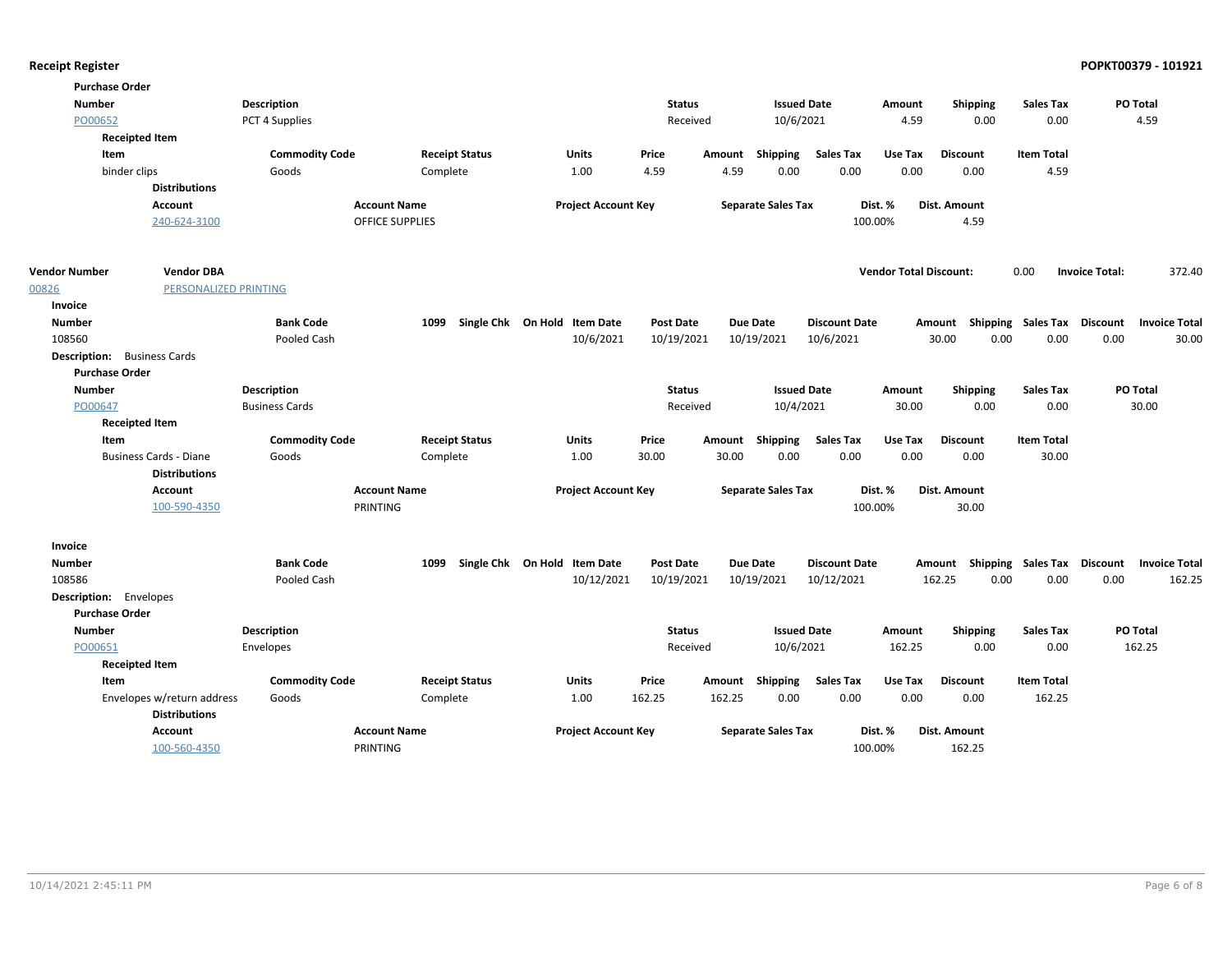| Invoice                                                     |                                      |                       |                              |                  |                           |                      |         |                 |                    |                               |                      |
|-------------------------------------------------------------|--------------------------------------|-----------------------|------------------------------|------------------|---------------------------|----------------------|---------|-----------------|--------------------|-------------------------------|----------------------|
| <b>Number</b>                                               | <b>Bank Code</b>                     | 1099                  | Single Chk On Hold Item Date | <b>Post Date</b> | <b>Due Date</b>           | <b>Discount Date</b> |         | Amount          | Shipping Sales Tax | Discount                      | <b>Invoice Total</b> |
| 108589                                                      | Pooled Cash                          |                       | 10/12/2021                   | 10/19/2021       | 10/19/2021                | 10/12/2021           |         | 75.00<br>0.00   | 0.00               | 0.00                          | 75.00                |
| Description: BUSINESS CARDS                                 |                                      |                       |                              |                  |                           |                      |         |                 |                    |                               |                      |
| <b>Purchase Order</b>                                       |                                      |                       |                              |                  |                           |                      |         |                 |                    |                               |                      |
| <b>Number</b>                                               | <b>Description</b>                   |                       |                              | <b>Status</b>    |                           | <b>Issued Date</b>   | Amount  | Shipping        | <b>Sales Tax</b>   |                               | PO Total             |
| PO00641                                                     | <b>BUSINESS CARDS</b>                |                       |                              | Received         | 10/1/2021                 |                      | 75.00   | 0.00            | 0.00               |                               | 75.00                |
| <b>Receipted Item</b>                                       |                                      |                       |                              |                  |                           |                      |         |                 |                    |                               |                      |
| Item                                                        | <b>Commodity Code</b>                | <b>Receipt Status</b> | Units                        | Price<br>Amount  | Shipping                  | <b>Sales Tax</b>     | Use Tax | <b>Discount</b> | <b>Item Total</b>  |                               |                      |
| <b>BUSINESS CARDS - MAGNESS</b>                             | Goods                                | Complete              | 1.00                         | 75.00<br>75.00   | 0.00                      | 0.00                 | 0.00    | 0.00            | 75.00              |                               |                      |
| <b>Distributions</b>                                        |                                      |                       |                              |                  |                           |                      |         |                 |                    |                               |                      |
| <b>Account</b>                                              | <b>Account Name</b>                  |                       | <b>Project Account Key</b>   |                  | <b>Separate Sales Tax</b> |                      | Dist. % | Dist. Amount    |                    |                               |                      |
| 230-623-4350                                                | PRINTING                             |                       |                              |                  |                           | 100.00%              |         | 75.00           |                    |                               |                      |
|                                                             |                                      |                       |                              |                  |                           |                      |         |                 |                    |                               |                      |
| Invoice                                                     |                                      |                       |                              |                  |                           |                      |         |                 |                    |                               |                      |
| <b>Number</b>                                               | <b>Bank Code</b>                     | 1099                  | Single Chk On Hold Item Date | <b>Post Date</b> | Due Date                  | <b>Discount Date</b> |         | Amount          | Shipping Sales Tax | Discount                      | <b>Invoice Total</b> |
| 108594                                                      | Pooled Cash                          |                       | 10/12/2021                   | 10/19/2021       | 10/19/2021                | 10/12/2021           |         | 0.00<br>105.15  | 0.00               | 0.00                          | 105.15               |
| <b>Description:</b> Notepads                                |                                      |                       |                              |                  |                           |                      |         |                 |                    |                               |                      |
| <b>Purchase Order</b>                                       |                                      |                       |                              |                  |                           |                      |         |                 |                    |                               |                      |
| <b>Number</b>                                               | <b>Description</b>                   |                       |                              | <b>Status</b>    |                           | <b>Issued Date</b>   | Amount  | <b>Shipping</b> | <b>Sales Tax</b>   |                               | PO Total             |
| PO00650                                                     | Notepads                             |                       |                              | Received         | 10/6/2021                 |                      | 105.15  | 0.00            | 0.00               |                               | 105.15               |
| <b>Receipted Item</b>                                       |                                      |                       |                              |                  |                           |                      |         |                 |                    |                               |                      |
| Item                                                        | <b>Commodity Code</b>                | <b>Receipt Status</b> | <b>Units</b>                 | Price<br>Amount  | Shipping                  | <b>Sales Tax</b>     | Use Tax | <b>Discount</b> | <b>Item Total</b>  |                               |                      |
|                                                             | 50/50 Note pads w/Courthouse w Goods | Complete              | 1.00                         | 105.15<br>105.15 | 0.00                      | 0.00                 | 0.00    | 0.00            | 105.15             |                               |                      |
| <b>Distributions</b>                                        |                                      |                       |                              |                  |                           |                      |         |                 |                    |                               |                      |
| <b>Account</b>                                              | <b>Account Name</b>                  |                       | <b>Project Account Key</b>   |                  | <b>Separate Sales Tax</b> |                      | Dist. % | Dist. Amount    |                    |                               |                      |
| 100-475-4350                                                | PRINTING                             |                       |                              |                  |                           | 100.00%              |         | 105.15          |                    |                               |                      |
|                                                             |                                      |                       |                              |                  |                           |                      |         |                 |                    |                               |                      |
|                                                             |                                      |                       |                              |                  |                           |                      |         |                 |                    |                               |                      |
| <b>Packet Totals</b>                                        |                                      |                       |                              |                  |                           |                      |         |                 |                    |                               |                      |
| $\overline{\phantom{a}}$<br>Invoices: 15<br><b>Vendors:</b> | Purchase Orders: 19                  |                       | Amount: 1.323.15             | Shipping: 0.00   |                           | Tax: 0.00            |         | Discount: 0.00  |                    | <b>Total Amount: 1.323.15</b> |                      |